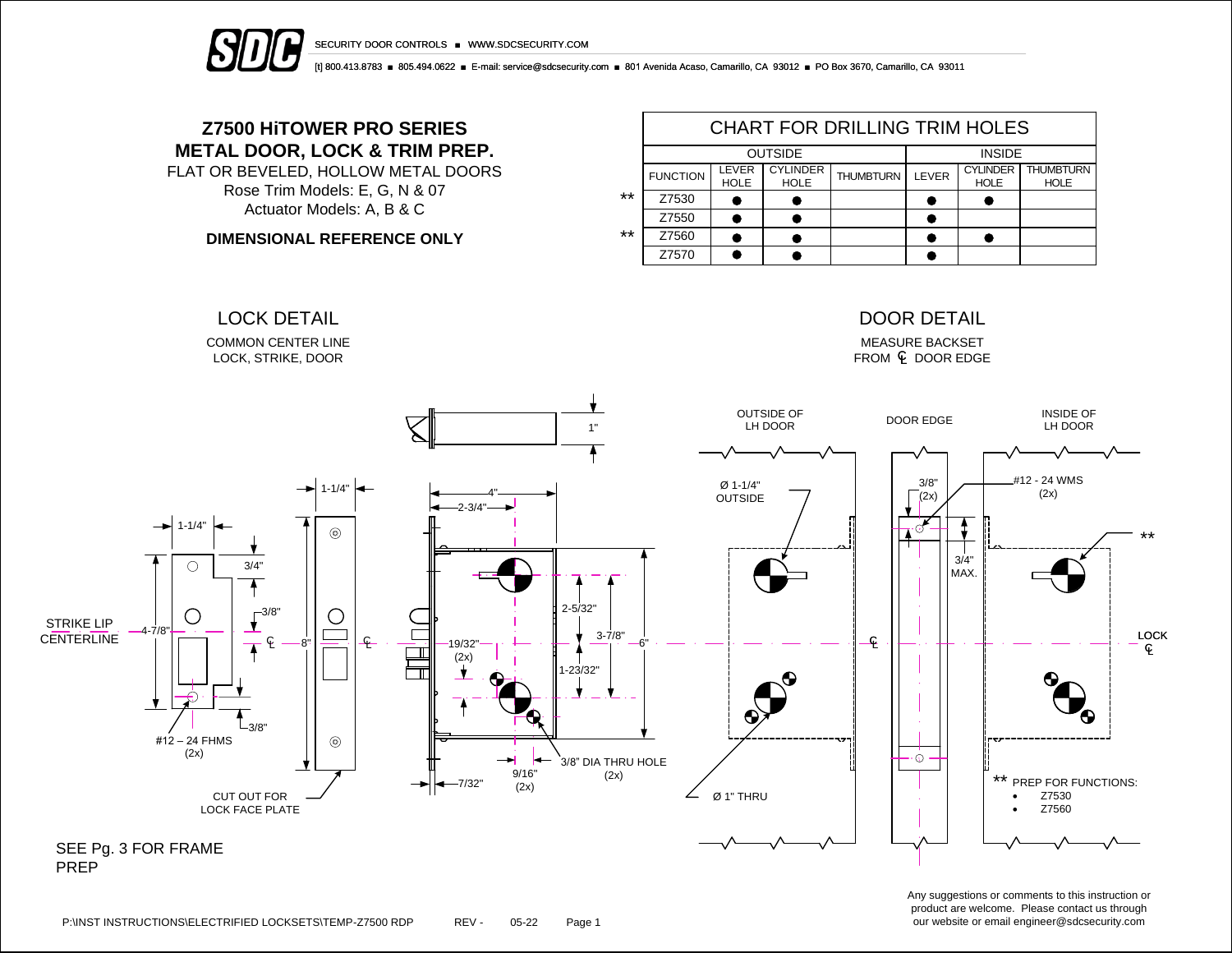



[t] 800.413.8783 ■ 805.494.0622 ■ E-mail: service@sdcsecurity.com ■ 801 Avenida Acaso, Camarillo, CA 93012 ■ PO Box 3670, Camarillo, CA 93011

# **Z7500 HiTOWER PRO SERIES WOOD DOOR, LOCK & TRIM PREP.**

FLAT OR BEVELED, WOOD DOORS Rose Trim Models: E, G, N & 07 Actuator Models: A, B & C

**DIMENSIONAL REFERENCE ONLY**

|       | <b>CHART FOR DRILLING TRIM HOLES</b> |                      |                                |                  |       |                                |                                 |  |  |  |  |
|-------|--------------------------------------|----------------------|--------------------------------|------------------|-------|--------------------------------|---------------------------------|--|--|--|--|
|       |                                      | <b>OUTSIDE</b>       | <b>INSIDE</b>                  |                  |       |                                |                                 |  |  |  |  |
|       | <b>FUNCTION</b>                      | LEVER<br><b>HOLE</b> | <b>CYLINDER</b><br><b>HOLE</b> | <b>THUMBTURN</b> | LEVER | <b>CYLINDER</b><br><b>HOLE</b> | <b>THUMBTURN</b><br><b>HOLE</b> |  |  |  |  |
| $***$ | Z7530                                |                      |                                |                  |       |                                |                                 |  |  |  |  |
|       | Z7550                                |                      |                                |                  |       |                                |                                 |  |  |  |  |
| $***$ | Z7560                                |                      |                                |                  |       |                                |                                 |  |  |  |  |
|       | Z7570                                |                      |                                |                  |       |                                |                                 |  |  |  |  |